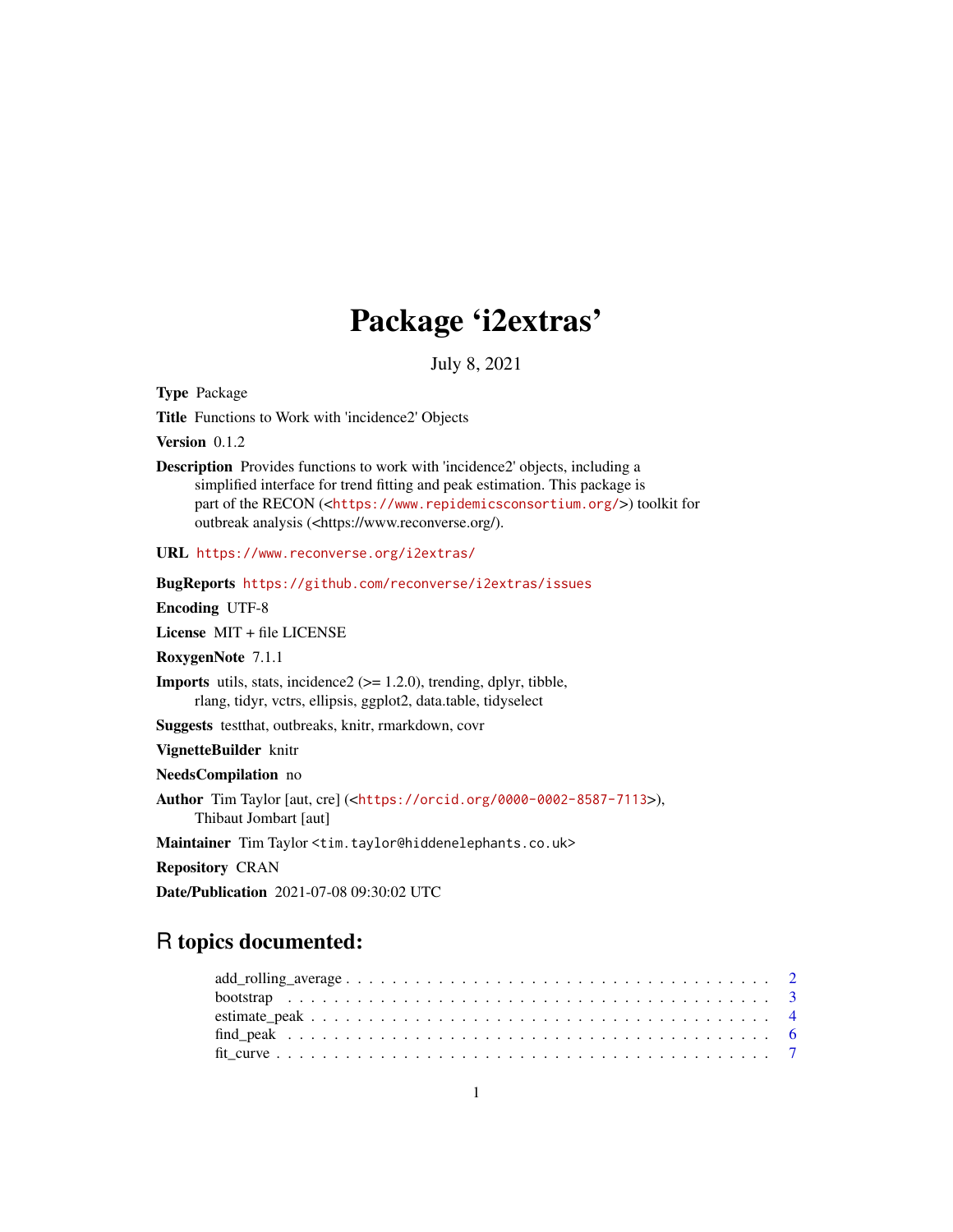<span id="page-1-0"></span>

| Index |                                                                                                                | 14 |
|-------|----------------------------------------------------------------------------------------------------------------|----|
|       |                                                                                                                |    |
|       |                                                                                                                |    |
|       |                                                                                                                |    |
|       |                                                                                                                |    |
|       |                                                                                                                |    |
|       | $flag_low_counts \ldots \ldots \ldots \ldots \ldots \ldots \ldots \ldots \ldots \ldots \ldots \ldots \ldots 8$ |    |
|       |                                                                                                                |    |

<span id="page-1-1"></span>

add\_rolling\_average *Add a rolling average*

#### Description

[add\\_rolling\\_average\(\)](#page-1-1) adds a rolling average to an [incidence2::incidence\(\)](#page-0-0) object. If x is a grouped this will be a dplyr:: rowwise() type object. If x is not grouped this will be a subclass of tibble.

#### Usage

```
add_rolling_average(x, ...)
## Default S3 method:
```
add\_rolling\_average(x, ...) ## S3 method for class 'incidence2'  $add\_rolling\_average(x, before = 2, ...)$ 

#### Arguments

|                         | An incidence2::incidence object.                                               |
|-------------------------|--------------------------------------------------------------------------------|
| $\cdot$ $\cdot$ $\cdot$ | Not currently used.                                                            |
| before                  | how many prior dates to group the current observation with. Default is 2 days. |

#### Value

An object of class incidence2\_rolling.

#### Note

If groups are present the average will be calculated across each grouping, therefore care is required when plotting.

#### Author(s)

Tim Taylor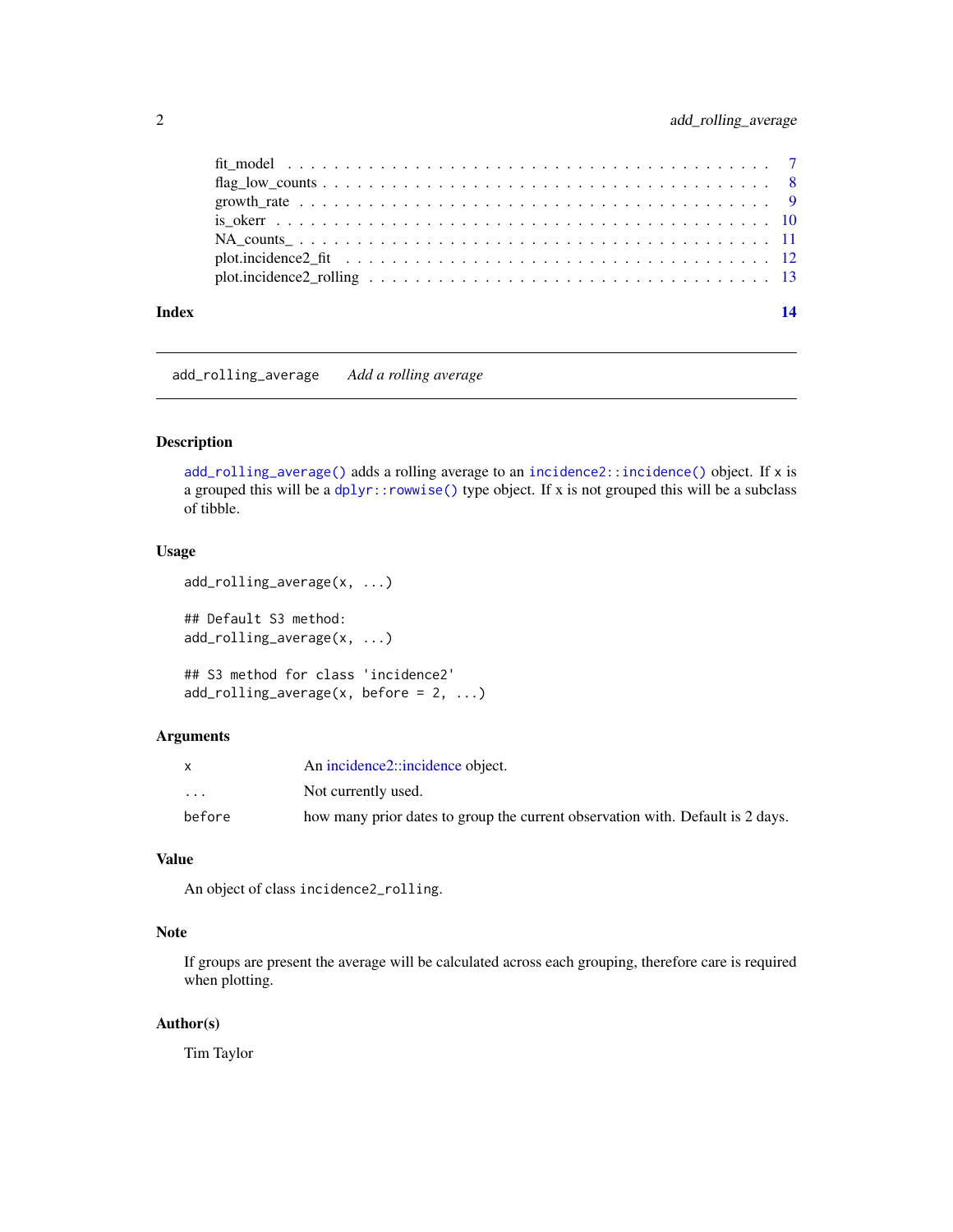#### <span id="page-2-0"></span>bootstrap 3 and 3 and 3 and 3 and 3 and 3 and 3 and 3 and 3 and 3 and 3 and 3 and 3 and 3 and 3 and 3 and 3 and 3 and 3 and 3 and 3 and 3 and 3 and 3 and 3 and 3 and 3 and 3 and 3 and 3 and 3 and 3 and 3 and 3 and 3 and 3

#### Examples

```
if (requireNamespace("outbreaks", quietly = TRUE) &&
    requireNamespace("incidence2", quietly = TRUE)) {
 data(ebola_sim_clean, package = "outbreaks")
 dat <- ebola_sim_clean$linelist
 dat <- subset(dat, date_of_onset <= as.Date("2014-10-05"))
 inci <- incidence2::incidence(dat,
                    date_index = date_of_onset,
                    interval = "week",
                    groups = gender)
 ra <- add_rolling_average(inci, before = 2)
 plot(ra, color = "white")
 inci2 <- incidence2::regroup(inci)
 ra2 <- add_rolling_average(inci2, before = 2)
 plot(ra, color = "white")
}
```
<span id="page-2-1"></span>

#### bootstrap *Bootstrap incidence time series*

#### Description

This function can be used to bootstrap [incidence2::incidence](#page-0-0) objects. Bootstrapping is done by sampling with replacement the original input dates. See details for more information on how this is implemented.

#### Usage

bootstrap(x, randomise\_groups = FALSE)

#### Arguments

x An [incidence2::incidence](#page-0-0) object.

randomise\_groups

A logical indicating whether groups should be randomised as well in the resampling procedure; respective group sizes will be preserved, but this can be used to remove any group-specific temporal dynamics. If FALSE (default), data are resampled within groups.

#### Details

As original data are not stored in [incidence2::incidence](#page-0-0) objects, the bootstrapping is achieved by multinomial sampling of date bins weighted by their relative incidence.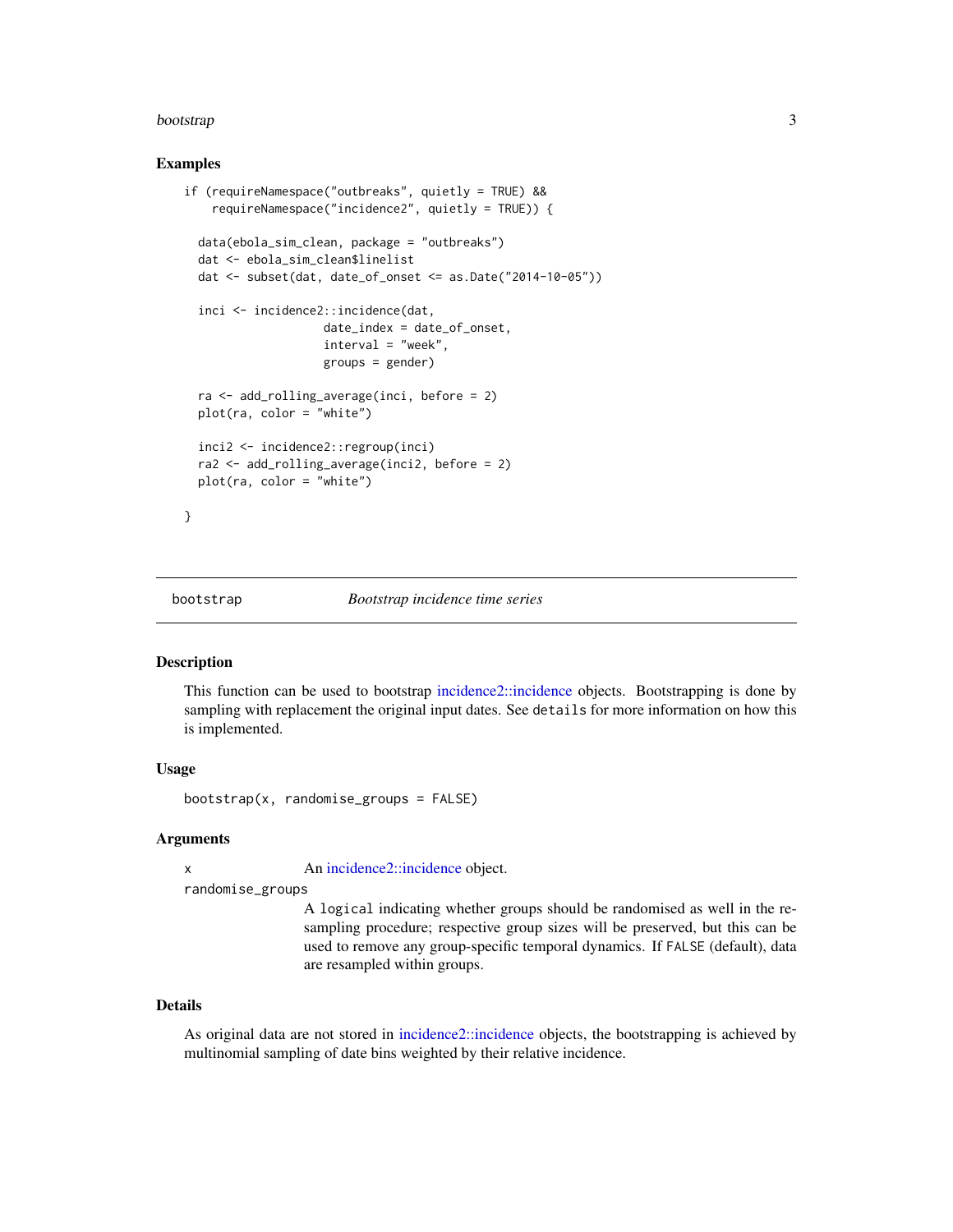#### <span id="page-3-0"></span>Value

An incidence2 object.

#### Author(s)

Thibaut Jombart, Tim Taylor

#### See Also

[find\\_peak\(\)](#page-5-1) to use estimate peak date using bootstrap

#### Examples

```
if (requireNamespace("outbreaks", quietly = TRUE)) {
 data(fluH7N9_china_2013, package = "outbreaks")
 i <- incidence2::incidence(fluH7N9_china_2013, date_index = date_of_onset)
 bootstrap(i)
 bootstrap(i, randomise_groups = TRUE)
}
```
<span id="page-3-1"></span>

| estimate_peak |  | Estimate the peak date of an incidence curve using bootstrap |
|---------------|--|--------------------------------------------------------------|
|               |  |                                                              |

#### Description

This function can be used to estimate the peak of an epidemic curve stored as [incidence2::incidence](#page-0-0) object, using bootstrapped samples of the available data. See [bootstrap\(\)](#page-2-1) for more information on the resampling.

#### Usage

```
estimate_peak(x, n = 100, alpha = 0.05, progress = TRUE)
```
#### Arguments

| x        | An incidence2::incidence object.                                       |
|----------|------------------------------------------------------------------------|
| n        | The number of bootstrap datasets to be generated; defaults to 100.     |
| alpha    | The type 1 error chosen for the confidence interval; defaults to 0.05. |
| progress | Should a progress bar be displayed (default $= TRUE$ )                 |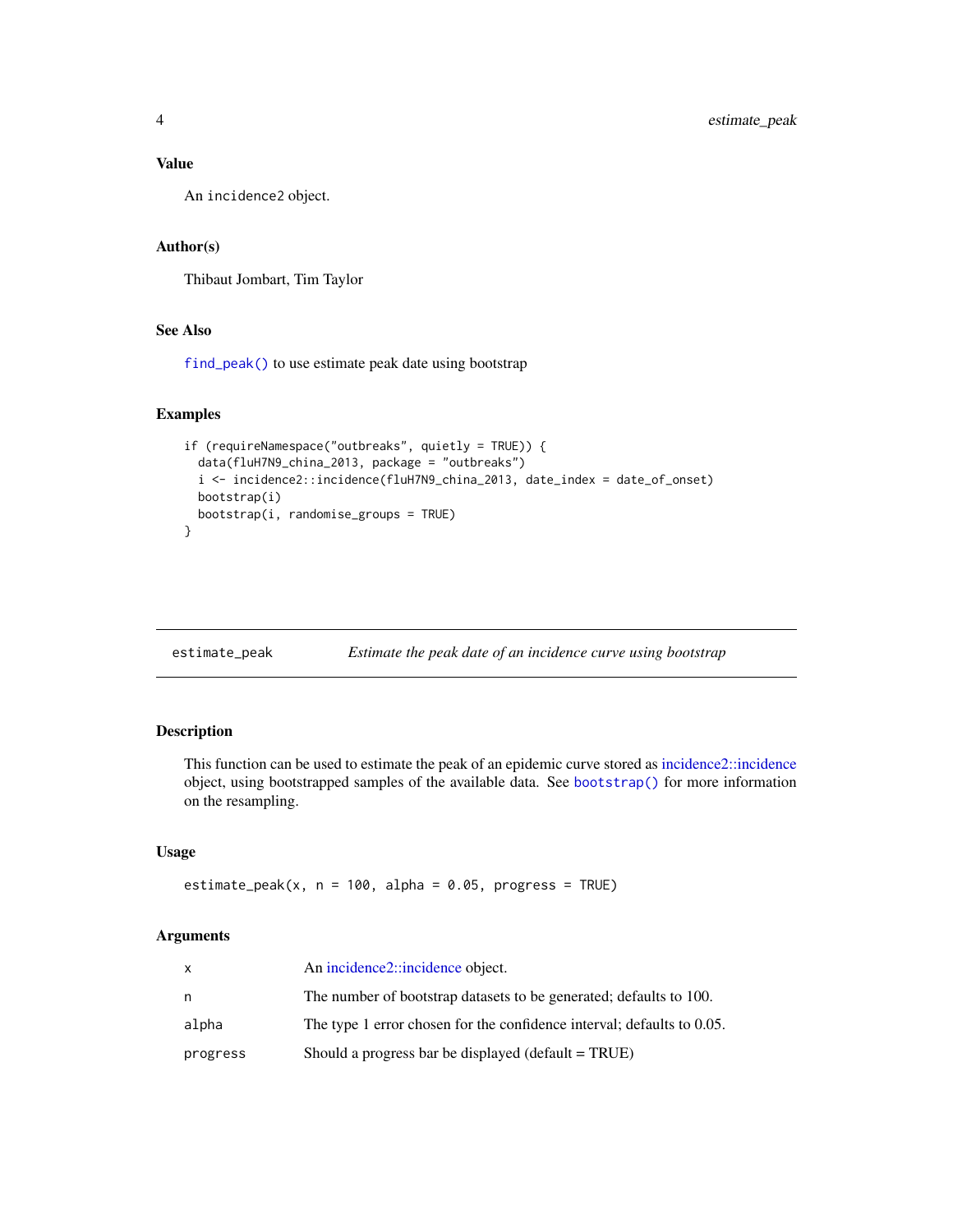#### <span id="page-4-0"></span>estimate\_peak 5

#### Details

Input dates are resampled with replacement to form bootstrapped datasets; the peak is reported for each, resulting in a distribution of peak times. When there are ties for peak incidence, only the first date is reported.

Note that the bootstrapping approach used for estimating the peak time makes the following assumptions:

- the total number of event is known (no uncertainty on total incidence)
- dates with no events (zero incidence) will never be in bootstrapped datasets
- the reporting is assumed to be constant over time, i.e. every case is equally likely to be reported

#### Value

A tibble with the the following columns:

- observed\_date: the date of peak incidence of the original dataset.
- observed\_count: the peak incidence of the original dataset.
- estimated: the median peak time of the bootstrap datasets.
- lower\_ci/upper\_ci: the confidence interval based on bootstrap datasets.
- peaks: a nested tibble containing the the peak times of the bootstrapped datasets.

#### Author(s)

Thibaut Jombart and Tim Taylor, with inputs on caveats from Michael Höhle.

#### See Also

[bootstrap\(\)](#page-2-1) for the bootstrapping underlying this approach and [find\\_peak\(\)](#page-5-1) to find the peak in a single [incidence2::incidence](#page-0-0) object.

#### Examples

```
if (requireNamespace("outbreaks", quietly = TRUE)) {
 # load data and create incidence
 data(fluH7N9_china_2013, package = "outbreaks")
 i <- incidence2::incidence(fluH7N9_china_2013, date_index = date_of_onset)
 # find 95% CI for peak time using bootstrap
 peak_data <- estimate_peak(i)
 peak_data
  summary(peak_data$peaks)
}
```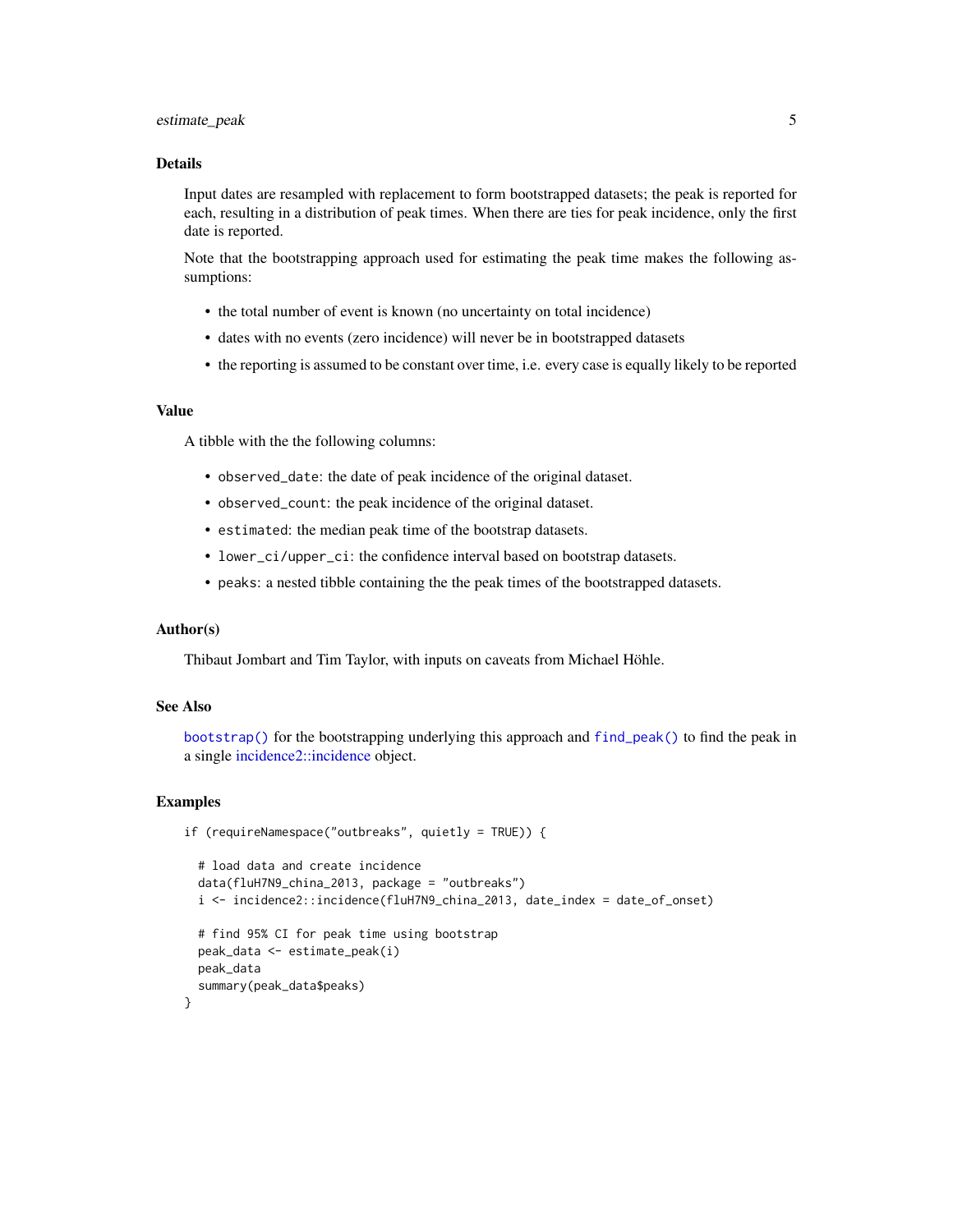<span id="page-5-1"></span><span id="page-5-0"></span>

#### Description

This function can be used to find the peak of an epidemic curve stored as an [incidence2::incidence](#page-0-0) object.

#### Usage

find\_peak(x)

#### Arguments

x An [incidence2::incidence](#page-0-0) object.

#### Value

A tibble containing the date of the (first) highest incidence in the data along with the count. If x is grouped object then the output will have the peak calculated for each grouping.

#### Author(s)

Tim Taylor

#### See Also

[estimate\\_peak\(\)](#page-3-1) for bootstrap estimates of the peak time.

#### Examples

```
if (requireNamespace("outbreaks", quietly = TRUE)) {
```

```
# load data and create incidence
data(fluH7N9_china_2013, package = "outbreaks")
i <- incidence2::incidence(fluH7N9_china_2013, date_index = date_of_onset)
find_peak(i)
```
#### }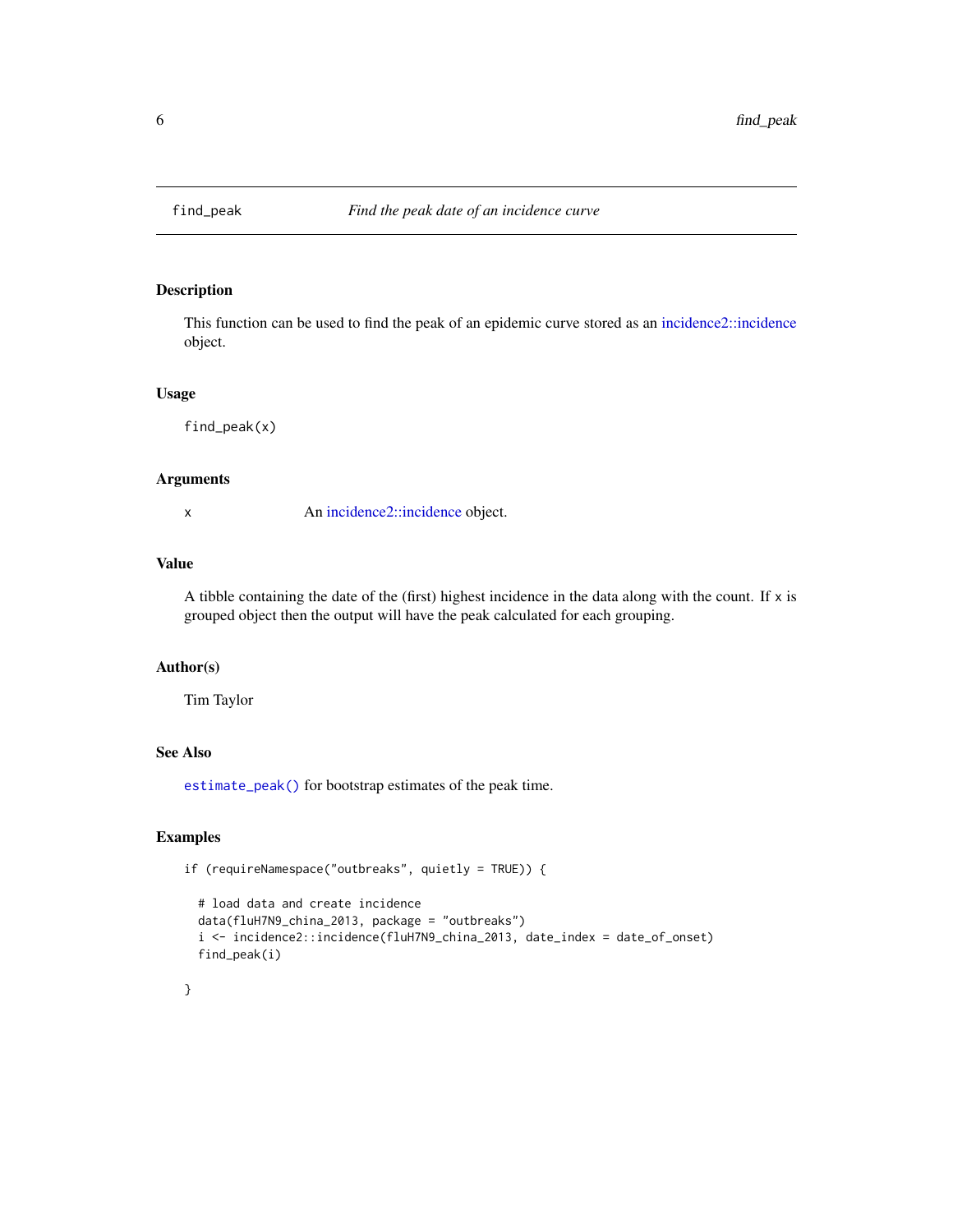<span id="page-6-2"></span><span id="page-6-0"></span>fit\_curve *Fit an epi curve*

#### <span id="page-6-1"></span>Description

Fit an epi curve

#### Usage

```
fit_curve(x, model, ...)
```

```
## Default S3 method:
fit_curve(x, model, ...)
```

```
## S3 method for class 'incidence2'
fit\_curve(x, model = "poisson", alpha = 0.05, ...)
```
#### Arguments

| x        | An incidence2::incidence object.                                                                                           |
|----------|----------------------------------------------------------------------------------------------------------------------------|
| model    | The regression model to fit (can be "poisson" or "negbin").                                                                |
| $\cdots$ | Additional arguments to pass to stats:: $glm()$ for model = "poisson" or MASS:: $glm.nb()$<br>for model = $"negbin"$ .     |
| alpha    | Value of alpha used to calculate confidence intervals; defaults to 0.05 which<br>corresponds to a 95% confidence interval. |

#### Value

An object of class incidence2\_fit.

#### Author(s)

Tim Taylor

fit\_model *Fit a model to an incidence object*

#### Description

Fit a model to an incidence object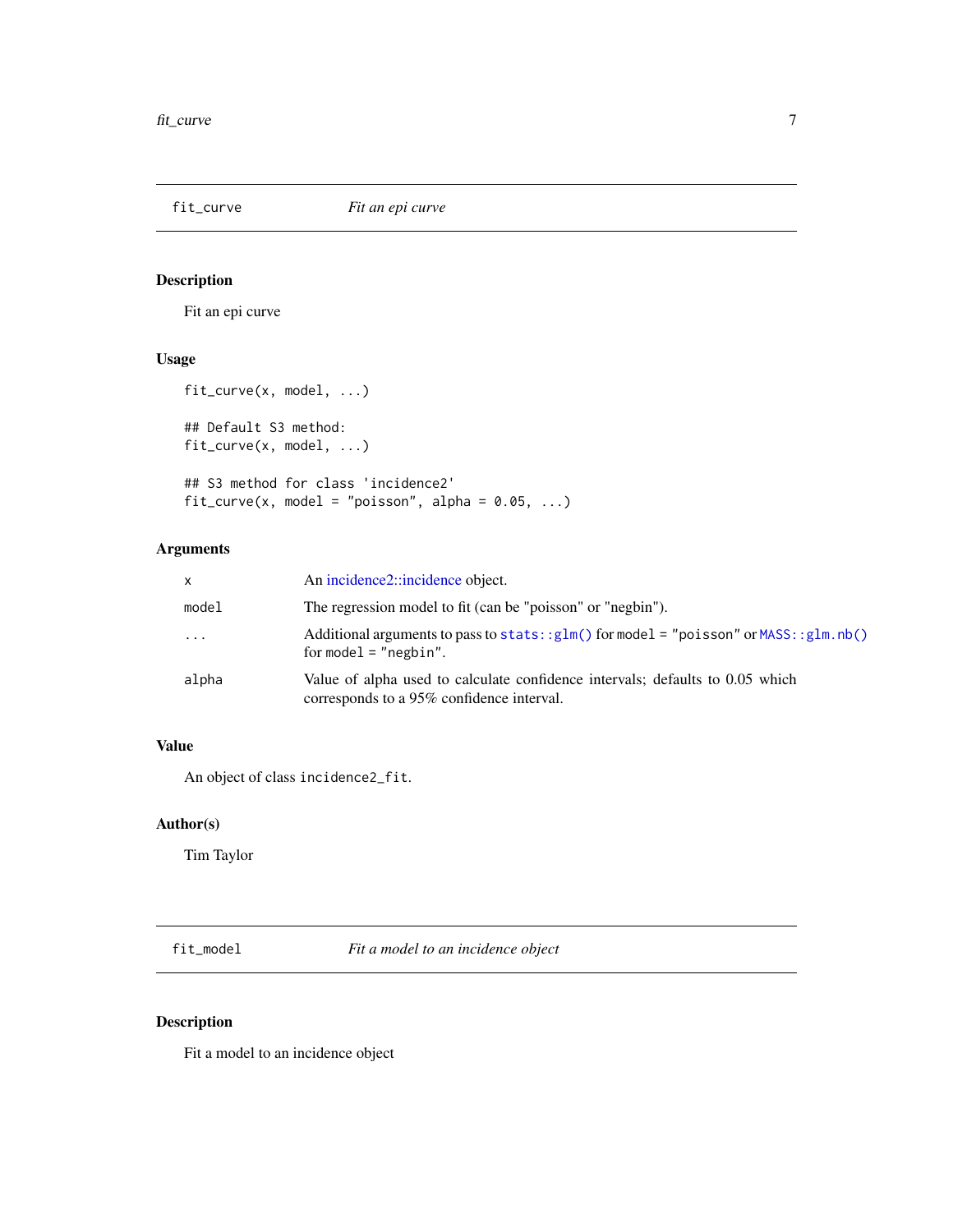#### Usage

```
fit_model(x, model, ...)
## Default S3 method:
fit_model(x, model, ...)
## S3 method for class 'trending_model'
fit_model(x, model, ...)
## S3 method for class 'list'
fit_model(x, model, ...)
```
#### Arguments

| x.        | An incidence2::incidence object.                                                                                                                                                                 |
|-----------|--------------------------------------------------------------------------------------------------------------------------------------------------------------------------------------------------|
| model     | Either an individual trending_model object generated by lm_model, glm_model,<br>$g1m_n$ nb model, brms model or a list of these models (see ?trending::trending model()<br>for further details). |
| $\ddotsc$ | Not currently used.                                                                                                                                                                              |

#### Value

An object of class incidence2\_fit or incidence2\_fit\_list if a list of models is given as input.

#### Author(s)

Tim Taylor Tim Taylor

flag\_low\_counts *Flag low counts and set them to NAs*

#### Description

Low counts may be genuine, but they can also reflect actually missing data or strong under-reporting. This function aims to detect the latter by flagging any count below a certain threshold, expressed as a fraction of the median count. Setting low values to NAs can be useful to help fitting temporal trends to the data, as zeros / low counts can throw off some models (e.g. Negative Binomial GLMs).

#### Usage

```
flag_low_counts(x, counts = NULL, threshold = 0.001, set_missing = TRUE)
```
<span id="page-7-0"></span>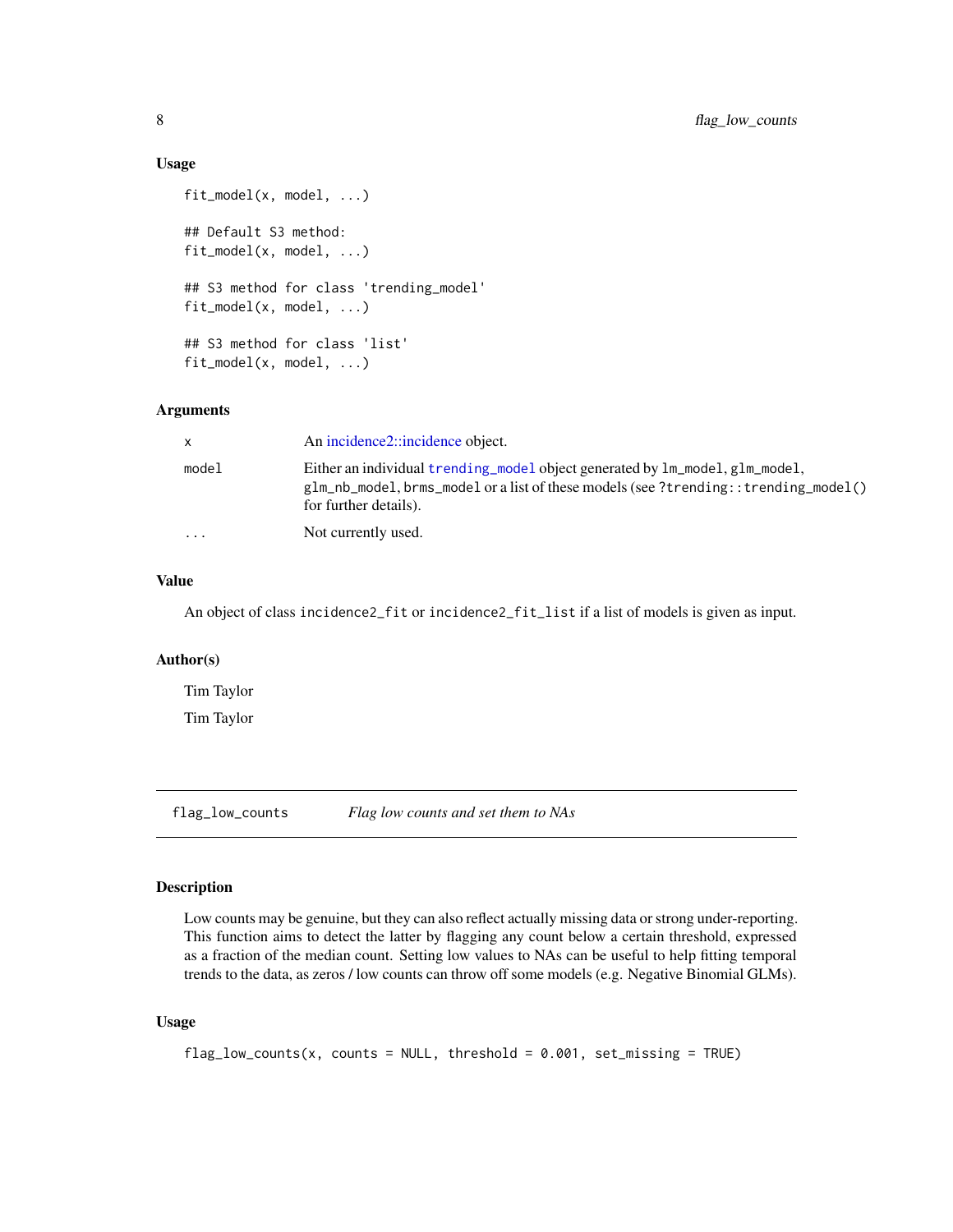#### <span id="page-8-0"></span>growth\_rate 9

#### Arguments

| $\times$    | An incidence 2:: incidence object.                                                                                                                                                                                           |
|-------------|------------------------------------------------------------------------------------------------------------------------------------------------------------------------------------------------------------------------------|
| counts      | A tidyselect compliant indication of the counts to be used.                                                                                                                                                                  |
| threshold   | A numeric multiplier of the median count to be used as threshold. Defaults to<br>$0.001$ , in which case any count strictly lower than $0.1\%$ of the mean count is<br>flagged as low count.                                 |
| set_missing | A logical indicating if the low counts identified should be replaced with NAs<br>(TRUE, default). If FALSE, new logical columns with the flag_low suffix will be<br>added, indicating which entries are below the threshold. |

#### Value

An [incidence2::incidence](#page-0-0) object.

#### Author(s)

Tim Taylor and Thibaut Jombart

#### Examples

```
if (requireNamespace("outbreaks", quietly = TRUE) &&
   requireNamespace("incidence2", quietly = TRUE)) {
 data(covid19_england_nhscalls_2020, package = "outbreaks")
 dat <- covid19_england_nhscalls_2020
 i \le incidence(dat, date, interval = "monday week", count = count)
 plot(i)
 plot(flag_low_counts(i, threshold = 0.1))
 plot(flag_low_counts(i, threshold = 1), title = "removing counts below the median")}
```
growth\_rate *Calculate growth/decay rate*

#### Description

Calculate growth/decay rate

#### Usage

```
growth_rate(x, ...)
## Default S3 method:
growth_rate(x, ...)
## S3 method for class 'incidence2_fit'
growth_rate(
```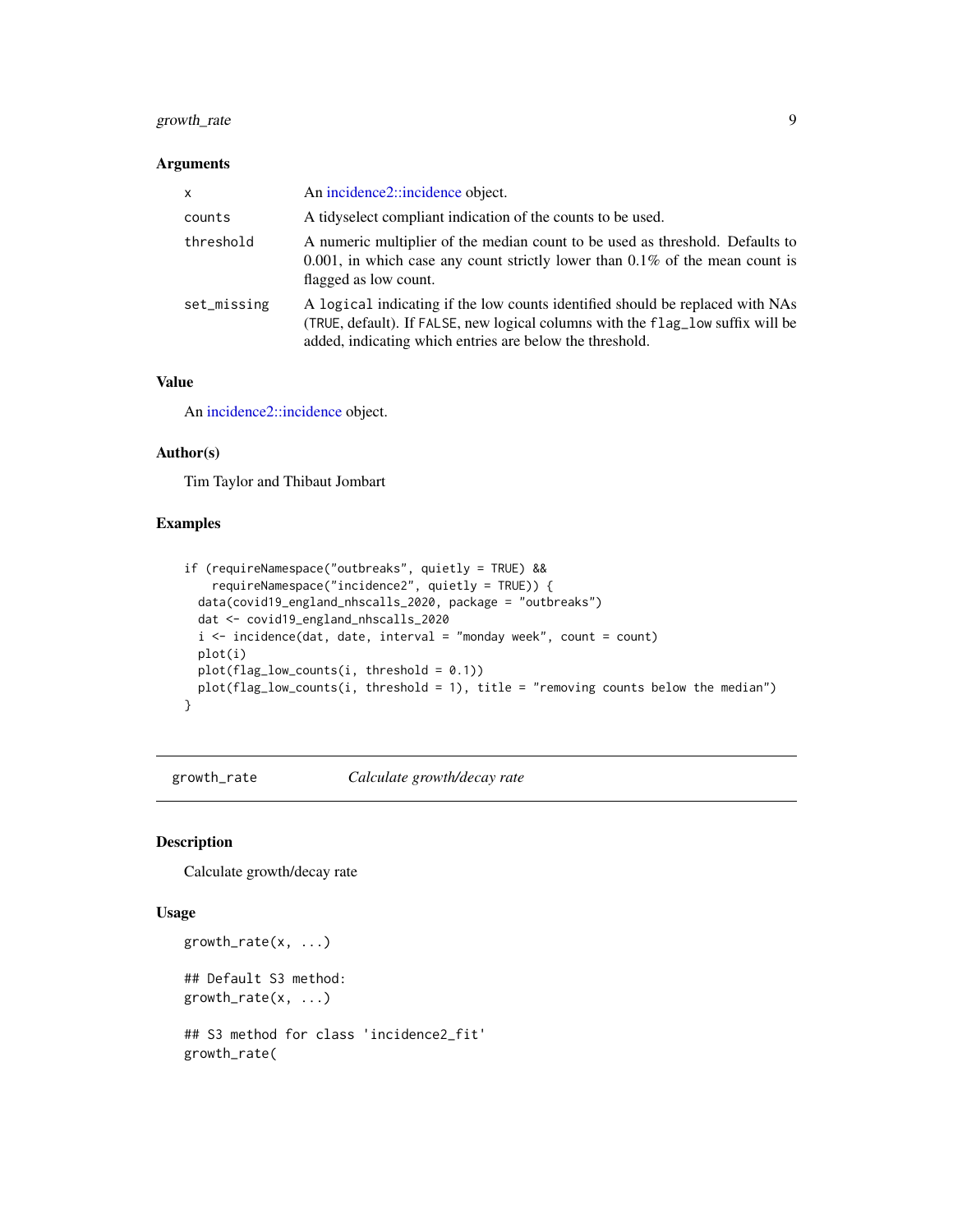```
x,
  alpha = 0.05,
  growth_decay_time = TRUE,
  include_warnings = FALSE,
  ...
\overline{\phantom{a}}
```
#### Arguments

| $\mathsf{x}$      | The output of function fit_curve.incidence2().                                                                             |  |
|-------------------|----------------------------------------------------------------------------------------------------------------------------|--|
| $\cdots$          | Not currently used.                                                                                                        |  |
| alpha             | Value of alpha used to calculate confidence intervals; defaults to 0.05 which<br>corresponds to a 95% confidence interval. |  |
| growth_decay_time |                                                                                                                            |  |
|                   | Should a doubling/halving time and corresponding confidence intervals be added<br>to the output. Default TRUE.             |  |
| include_warnings  |                                                                                                                            |  |
|                   | Include models in output that triggered warnings but not errors. Defaults to<br>FALSE.                                     |  |
| hor(s)            |                                                                                                                            |  |

#### Author(s)

Tim Taylor

is\_okerr *Error handling for incidence2\_fit objects*

#### Description

These functions are used to filter succesful model fits from those that errored or gave warnings.

#### Usage

```
is\_ok(x, \ldots)## Default S3 method:
is\_ok(x, \ldots)## S3 method for class 'incidence2_fit'
is\_ok(x, include\_warnings = FALSE, ...)is_error(x, ...)## Default S3 method:
is_error(x, ...)
```
<span id="page-9-0"></span>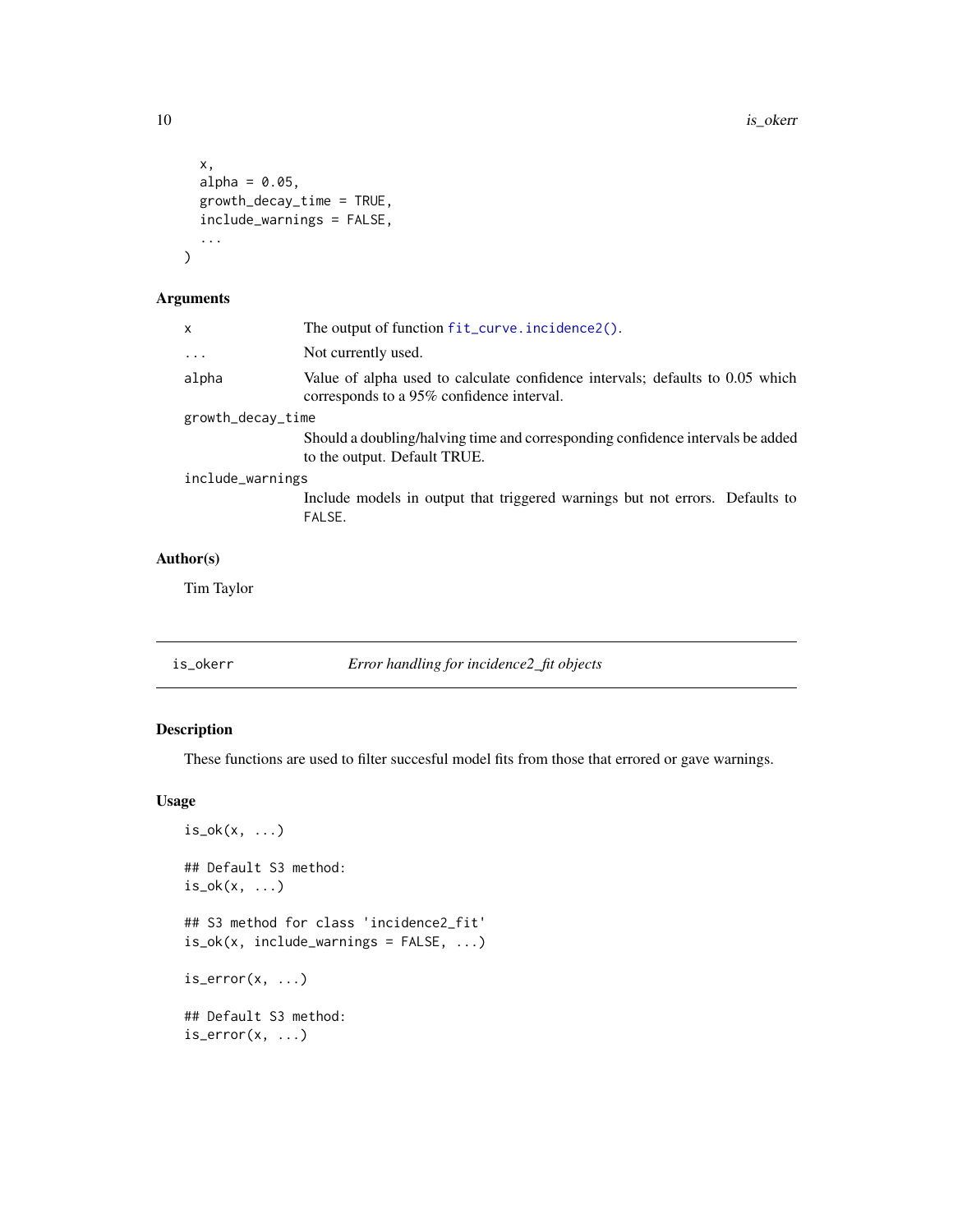#### <span id="page-10-0"></span>NA\_counts\_ 11

```
## S3 method for class 'incidence2_fit'
is_error(x, \ldots)is\_warming(x, ...)## Default S3 method:
is_warning(x, ...)
## S3 method for class 'incidence2_fit'
is_warning(x, ...)
```
#### Arguments

x The output of function [fit\\_curve.incidence2\(\)](#page-6-1).

... Not currently used.

include\_warnings

Include results in output that triggered warnings but not errors. Defaults to FALSE.

#### Value

- is\_ok(): returns rows from an [incidence2\\_fit](#page-6-1) object that did not error (and optionally produce a warning).
- is\_error(): returns rows from an [incidence2\\_fit](#page-6-1) object that errored.
- is\_warning(): returns rows from an [incidence2\\_fit](#page-6-1) object that produced warnings.

#### Author(s)

Tim Taylor

NA\_counts\_ *Generate NAs of the right type for counts*

#### Description

Counts can be of type integer or double. When setting up NAs to counts, this needs to be reflected by using the right type of NAs. This function addresses this need.

#### Usage

NA\_counts\_(x)

#### Arguments

x A count vector.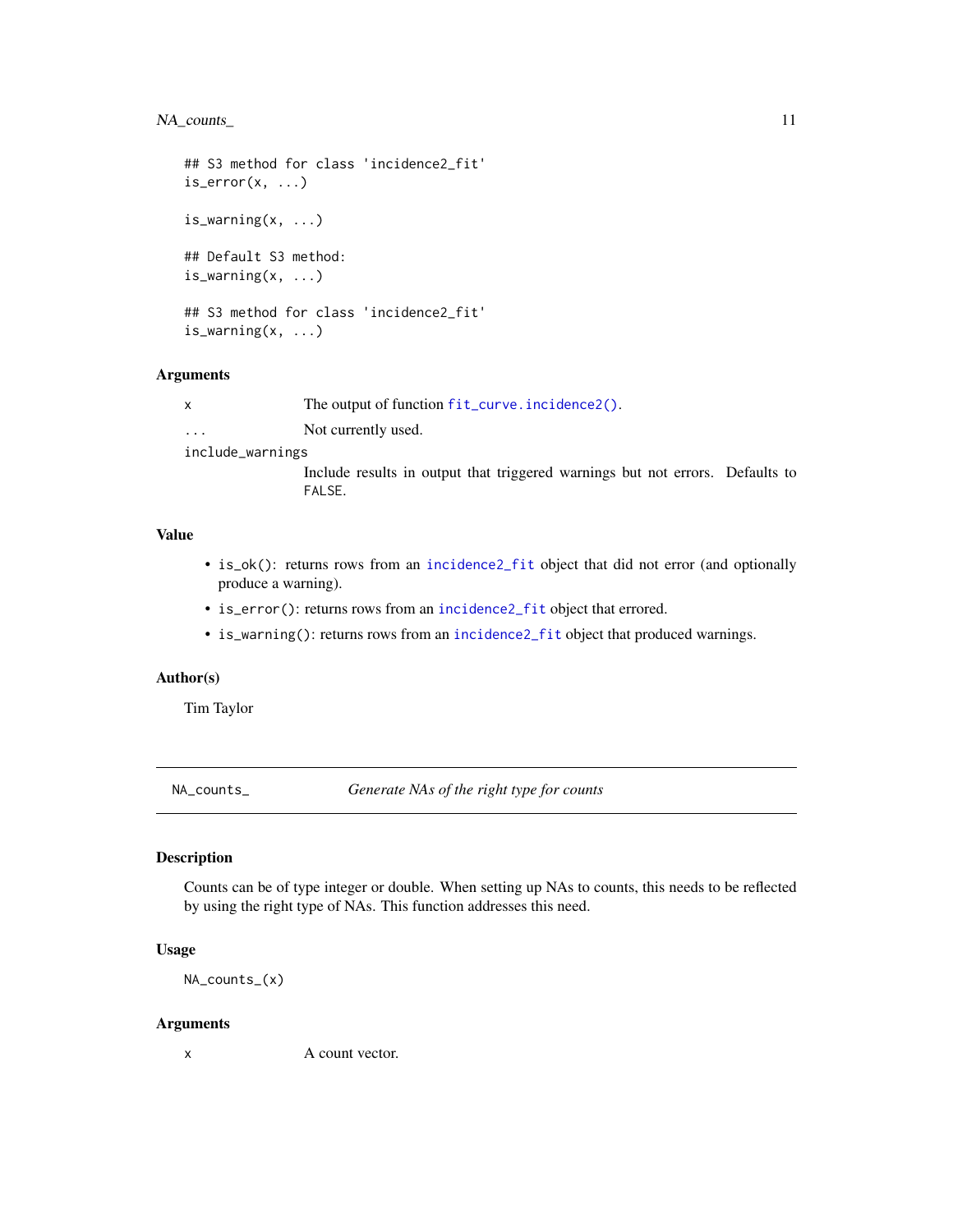#### <span id="page-11-0"></span>Value

A NA of the type matching the input.

#### Author(s)

Thibaut

plot.incidence2\_fit *Plot a fitted epicurve*

#### Description

Plot a fitted epicurve

#### Usage

```
## S3 method for class 'incidence2_fit'
plot(x, cnt = NULL, include_warnings = FALSE, ci = TRUE, pi = FALSE, ...)
```
#### Arguments

| $\mathsf{x}$     | An incidence2_fit object created by fit_curve().                                                   |
|------------------|----------------------------------------------------------------------------------------------------|
| cnt              | The count variable to print. If NULL defaults to the first value from $attr(x, "counts")$ .        |
| include_warnings |                                                                                                    |
|                  | Include results in plot that triggered warnings but not errors. Defaults to FALSE.                 |
| ci               | Plot confidence intervals (defaults to TRUE).                                                      |
| pi               | Plot prediction intervals (defaults to FALSE).                                                     |
| $\cdot$          | Additional arguments to be passed to incidence2::plot.incidence2() or<br>incidence2::facet_plot(). |

#### Value

An incidence plot with the addition of a fitted curve. This will be facetted if the object is grouped.

#### Author(s)

Tim Taylor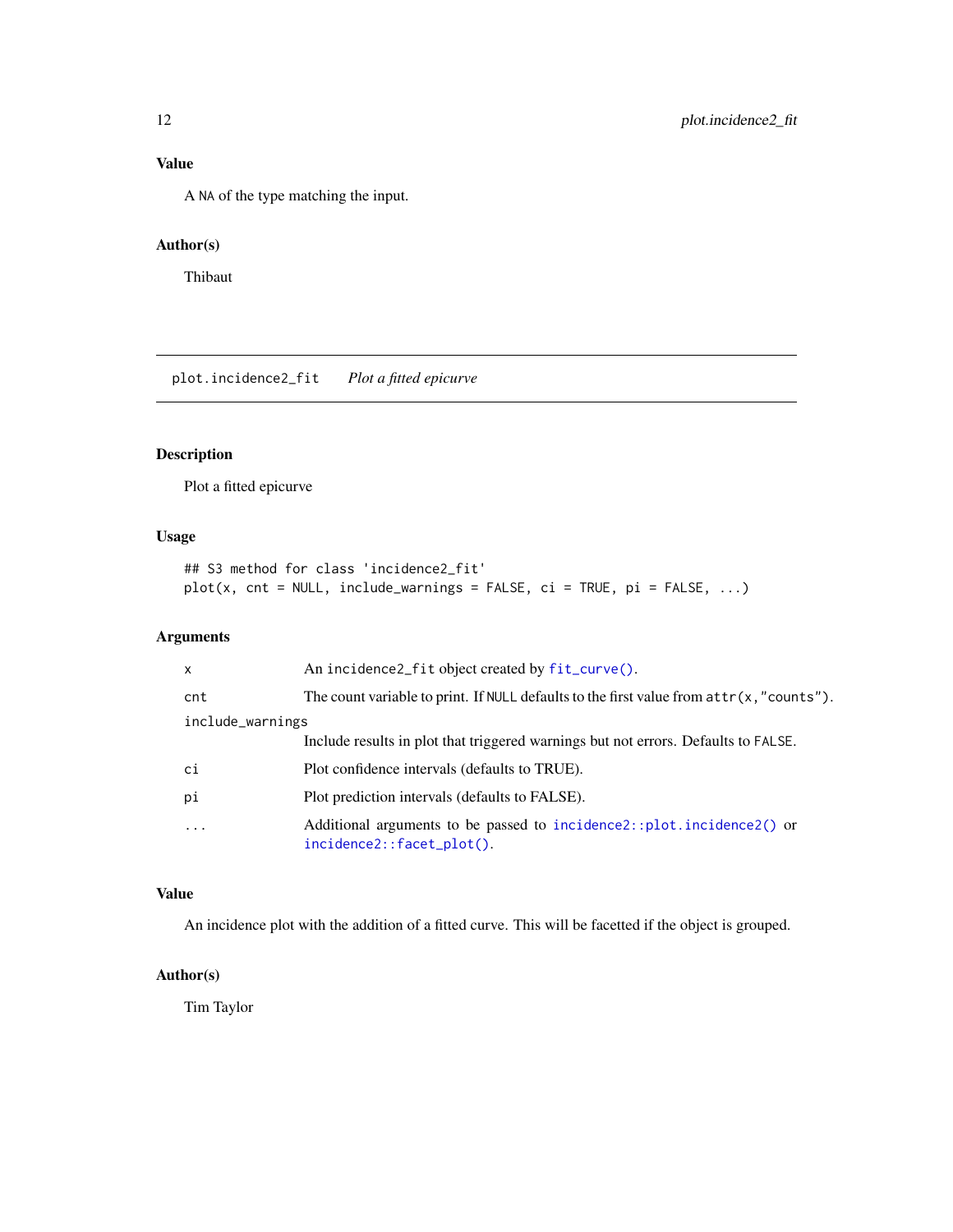<span id="page-12-0"></span>plot.incidence2\_rolling

*Plot a rolling average incidence object*

#### Description

Plot a rolling average incidence object

#### Usage

## S3 method for class 'incidence2\_rolling'  $plot(x, cnt = NULL, ...)$ 

#### Arguments

|           | An incidence2 ra object created by add rolling average().                                              |
|-----------|--------------------------------------------------------------------------------------------------------|
| cnt       | The count variable to print. If NULL defaults to the first value from $attr(x, "counts").$             |
| $\ddotsc$ | Additional arguments to be passed to incidence2::plot.incidence2() or<br>$incidence2::facet\_plot()$ . |

#### Value

An incidence plot with the addition of a rolling average. This will be facetted if the object is grouped.

#### Author(s)

Tim Taylor